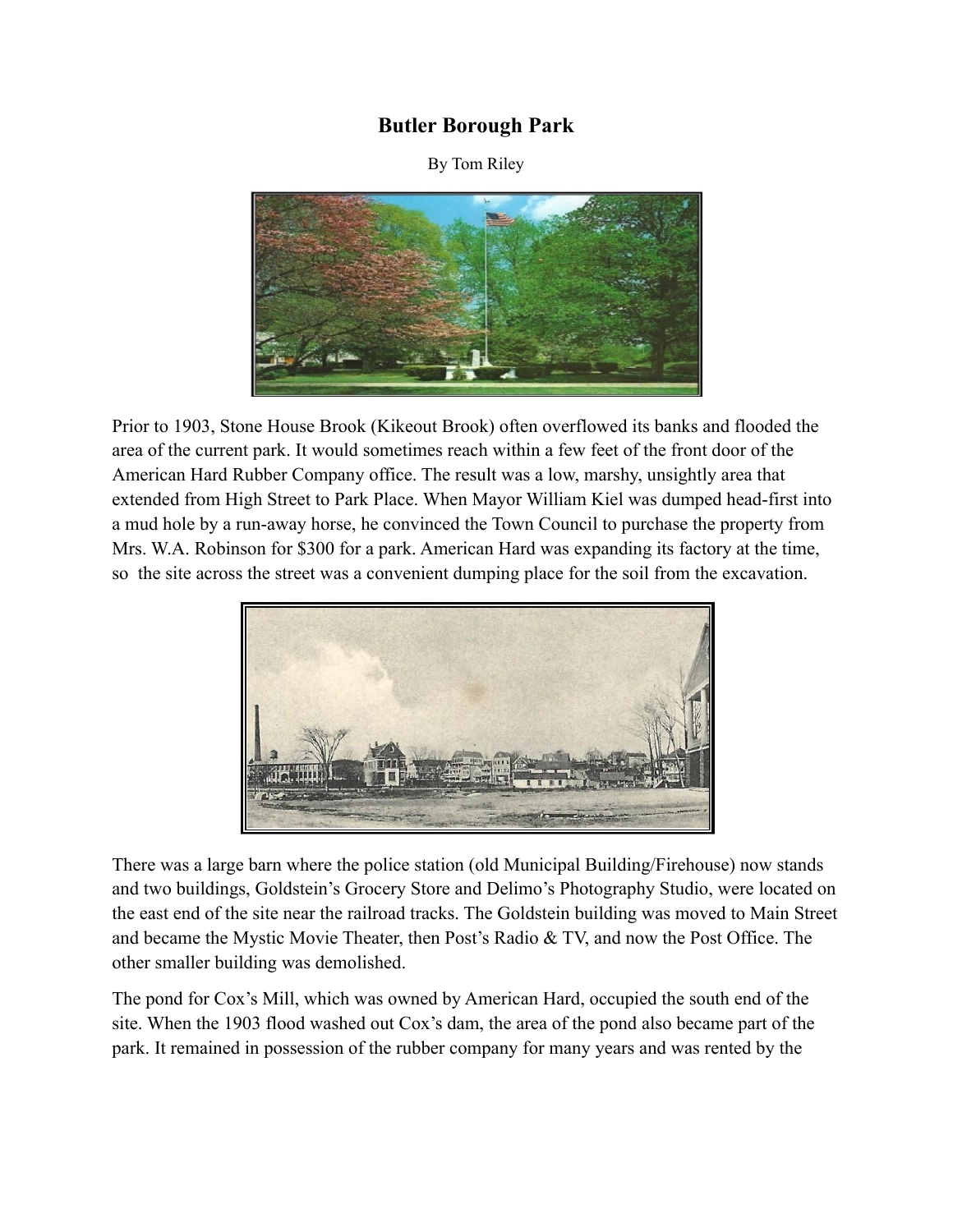Borough for \$1 per year. Control of the brook was accomplished by straightening its course and constructing stone walls on each side of the stream to keep the water in the channel.



The park band stand has a traveled past. Built by the American Hard Rubber Company, it was originally located next to the old baseball field on the hill behind the railroad station (today's Museum). It was then moved to the site of the Kiel House next to the High School. It finally found its way to the park on the spot where the Spanish-American War Memorial was placed. From there it was moved to its present location. Friday evening concerts were a tradition.



The construction of the old Municipal Building/Firehouse that overlooks the park was completed on July 6, 1903 at a cost of about \$4,500. The Borough Clerk's Office was built in 1927 with funds from the electric light department. Three foot bridges have crossed Stone House Brook connecting the municipal buildings with the park. The first was a wooden structure; the second one, made of concrete, was built in 1929 and was replaced recently by a modern one made of steel. Many a thirsty horse was refreshed by a decorative iron fountain located at the west end of the park.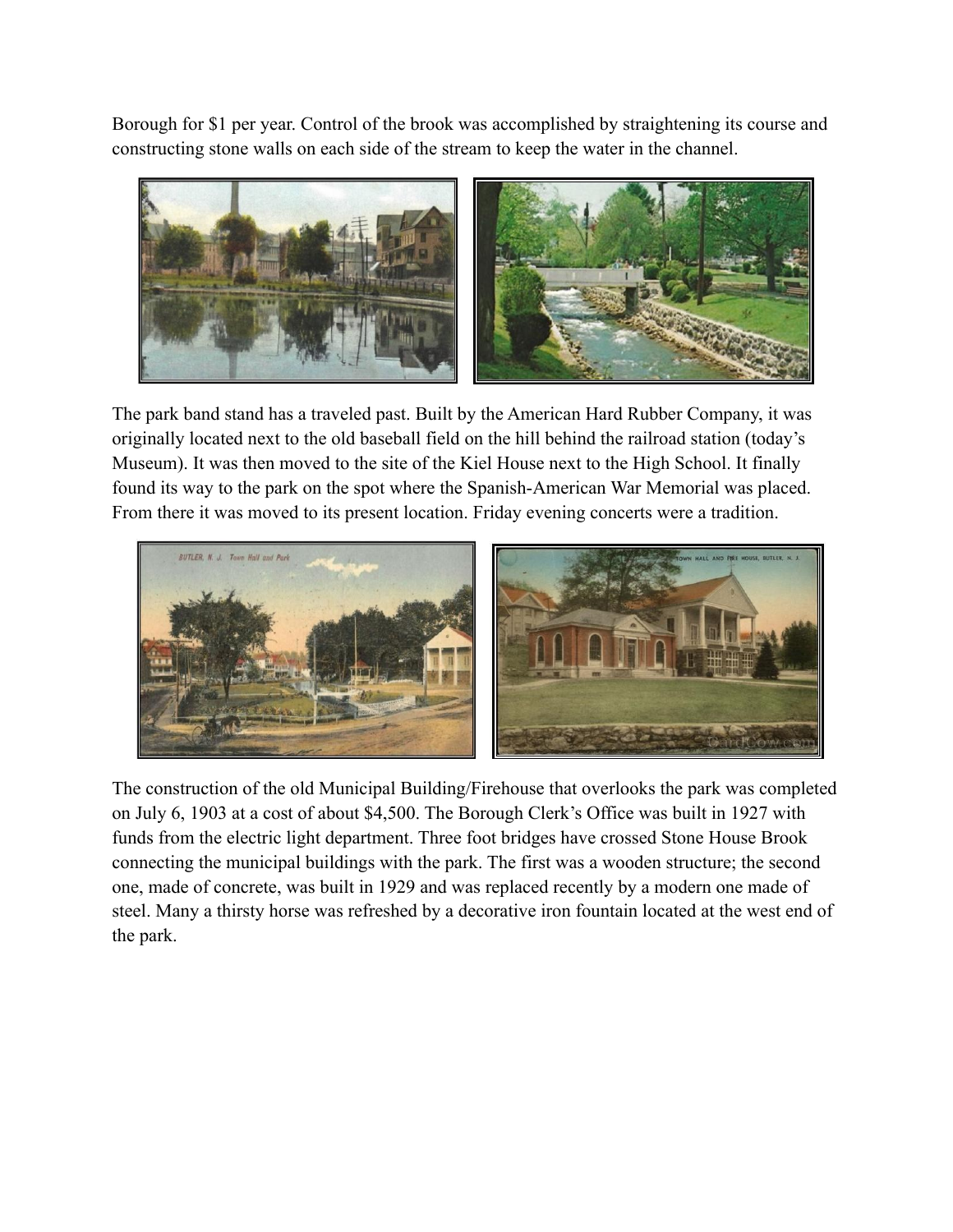

A visitor to the park today will find memorials to veterans of the Spanish–American War, the Philippine Insurrection, World War I, World War II, the Korean War, and the Vietnam War. The World War I memorial was dedicated in 1924 and originally included two German trench mortars. When the army asked for them back, they were replaced with two large German cannons. These two cannons were also returned to the government as scrap iron to support the war effort during World War II.



Any discussion about Butler Park has to include the beautiful annual holiday display that for generations has delighted area children and adults alike. I remember being amazed by the hundreds of lights and decorations that seemed to hang from every tree and bush in the park. Even today, I'm sure I'm not the only person that makes a special trip past the park when the lights come on.